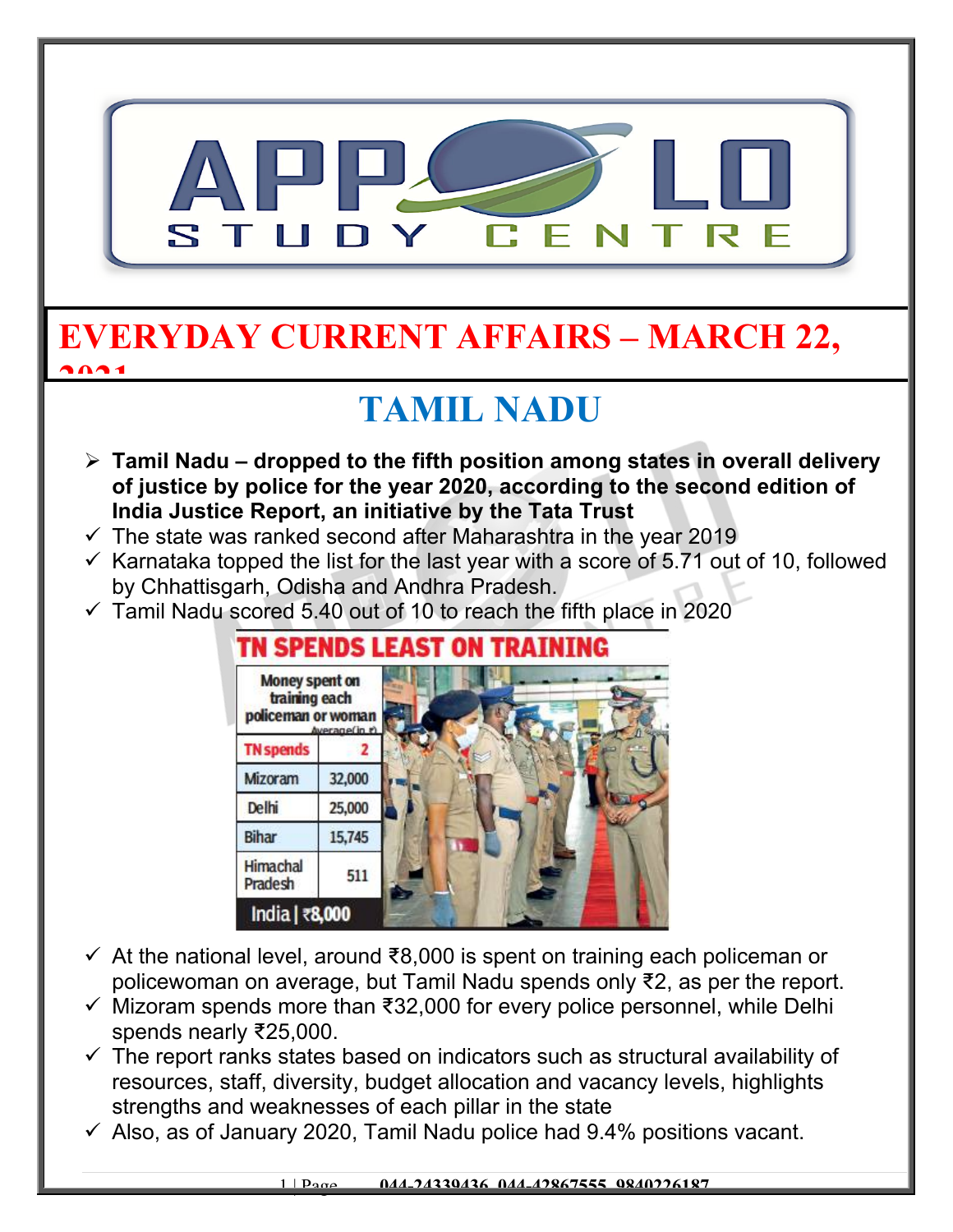- $\checkmark$  In terms of gender parity, 18.5% of constables in the state, while it was 24.8% of officers were women.
- $\checkmark$  On capacity building, police personnel per training institute is an indicator to measure adequacy of training institutes and the state's 23 institutes train an average of about 5,400 personnel each.
- $\checkmark$  As per the analysis of the Crime and Criminal Tracking Network and Systems (CCTNS) from June to October 2020, the report found that no state offered the complete bouquet of services.
- $\checkmark$  In Tamil Nadu, details of stolen and recovered vehicles, arms and other properties, submission of requests for issue of requests for issue and renewal of various No Objection Certificates, are not available
- $\checkmark$  Further, details of missing, kidnapped people and their matching with the arrested, unidentified people and dead bodies, verification of requests for servants, employment, passport and senior citizens and details of wanted criminals are partially available.
- $\checkmark$  The report also suggested overhauling the Police Act, 1861, by introducing accountability so that arbitrary arrests, fake encounters and torture deaths are eliminated.
- **Tamil Nadu went up to sixth position in the ranking of prisons in 2020 from 10th in 2019, as per the Indian Justice Report**
- $\checkmark$  The state had utilised 93% of the budget allocation in 2019 and 2020, with just 9% posts of officers lying vacant.
- $\checkmark$  The money was properly utilised for setting up several welfare measures in prisons such as training, brick-making, plumbing, sign board making, electrical wiring, weaving, tailoring, tag making and flat files making to generate self employment.
- $\checkmark$  A number of job-oriented vocational courses were introduced, apart from facilities like CCTVs, cell phone deactivators, live wire fencing, night vision binoculars, watch tower and deep search metal detector.
- $\checkmark$  As per the report, only 9% of prisons in Tamil Nadu have video conferencing facilities for remand hearing.
- $\checkmark$  The state spends ₹41,000 per inmate per year, while neighbouring Andhra Pradesh spends ₹2 lakh per prisoner.
- $\checkmark$  Tamil Nadu has 233 prisoners per correctional staff, compared to Karnataka which has nearly 7,000 prisoners for the same metric.
- $\checkmark$  Among states in terms of status of respective judiciary, Tamil Nadu retained the top rank like the previous year.
- $\checkmark$  In terms of legal aid, Maharashtra topped the list while Tamil Nadu bagged 11th position.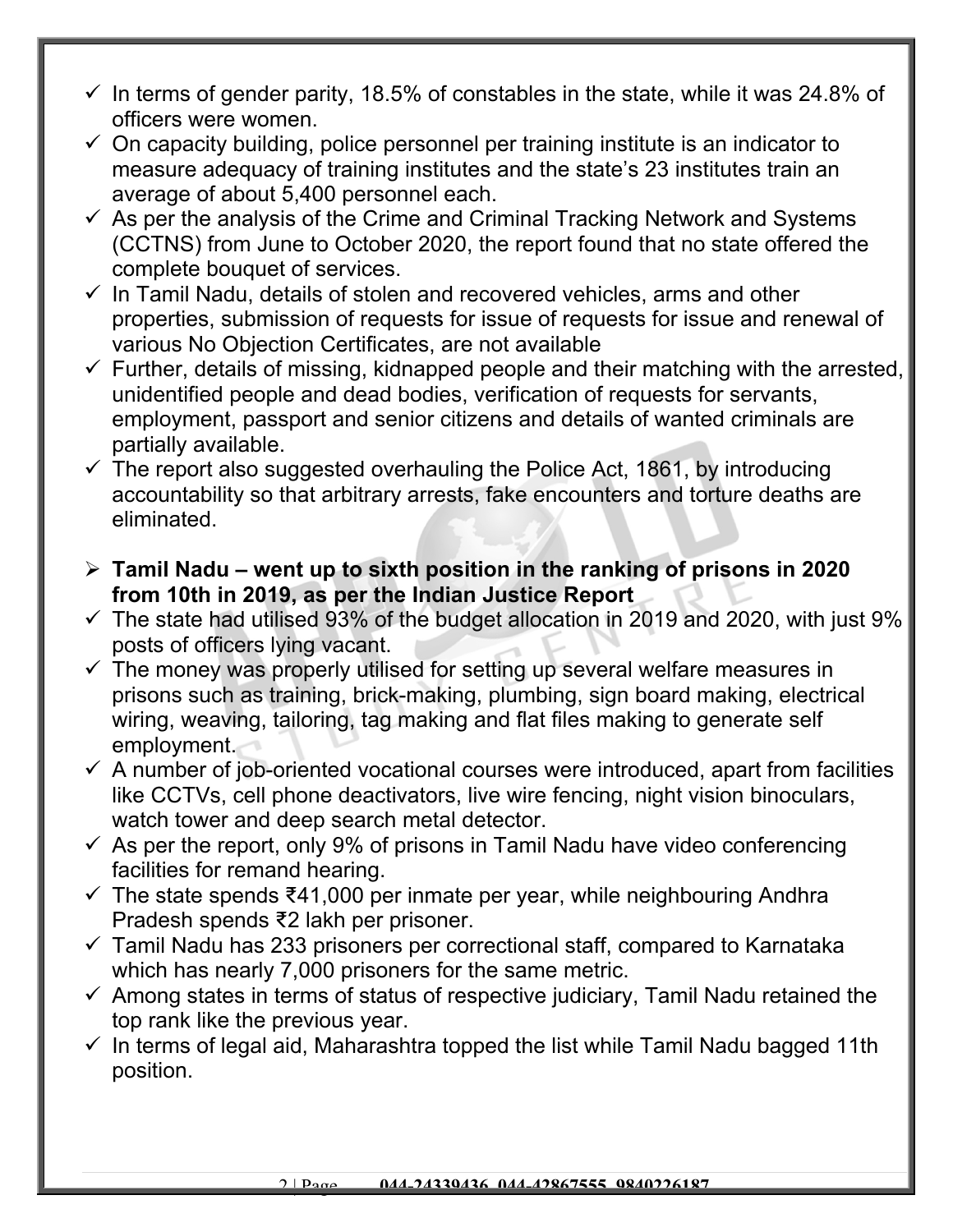## **NATIONAL**

 **Prime Minister Narendra Modi - to launch the "Jal Shakti Abhiyan: Catch the Rain campaign" through video conferencing on the occasion of World Water Day on March 22, 2021.** 



- $\checkmark$  The campaign will be implemented under the theme- 'Catch the rain, where it falls, when it falls'.
- $\checkmark$  On the occasion, the Chief Ministers of Madhya Pradesh & Uttar Pradesh will sign a historic Memorandum of Agreement to implement the "Ken Betwa Link Project" in the presence of Prime Minister.
- $\checkmark$  The Prime Minister will also interact with village and ward heads in Rajasthan, Uttarakhand, Karnataka, Maharashtra, and Gujarat during the event.
- $\checkmark$  This will be the first project of "National Perspective Plan" for interlinking of the rivers.
- $\checkmark$  This campaign will run across the rural and urban areas from March 22 to November 30 - the pre-monsoon and monsoon period in the country.
- $\checkmark$  The campaign will be launched as a mass movement (Jan Andolan) in order to undertake water conservation at the grass-root level with people's participation.
- $\checkmark$  As the part of campaign, the Gram Sabhas will also take 'water oath' (Jal Shapath) for water conservation.
- $\checkmark$  The "Ken Betwa Link Project" involves the transfer of water from Ken River to the Betwa River by constructing the "Daudhan Dam" and a canal to link the two rivers.
- $\checkmark$  It will provide annual irrigation of 10.62 lakh hactare, drinking water supply to about 62 lakh people and also generate 103 Mega Watt of hydropower.
- $\checkmark$  The Ken Betwa Interlinking Project will be beneficial for the water starved region of Bundelkhand.
- $\checkmark$  It will be benefiting the districts of Panna, Chhatarpur, Tikamgarh, Damoh, Datia, Sagar, Shivpuri, Vidisha and Raisen in Madhya Pradesh while the districts of Mahoba, Banda, Jhansi and Lalitpur in Uttar Pradesh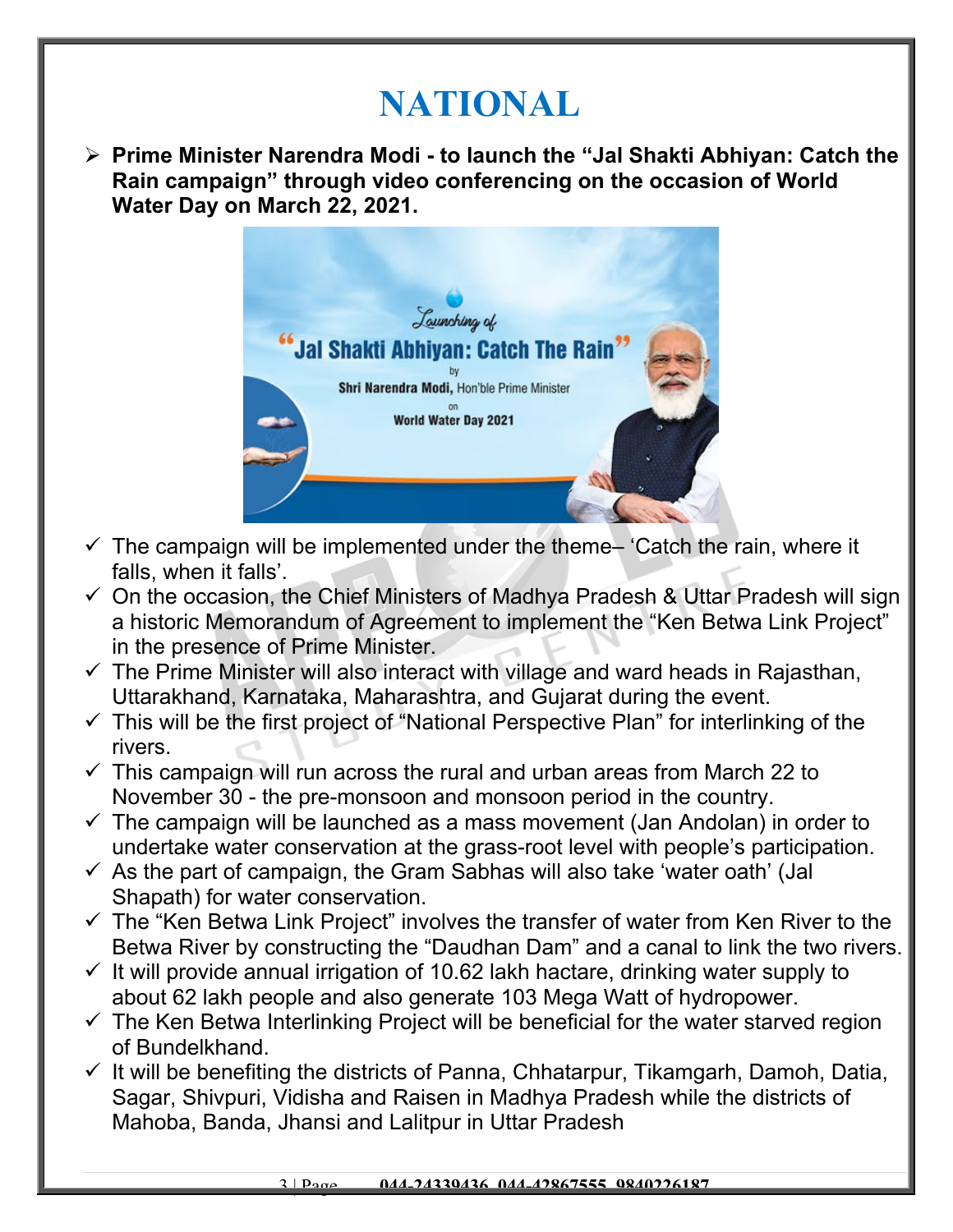- **The government has set up the "Indian SARS-CoV-2 Genomics Consortium (INSACOG)" for the genomic surveillance of SARS-CoV-2 across the country.**
- $\checkmark$  This was announced by the Union Minister for Science & Technology, Earth Sciences and Health & Family Welfare, Dr Harsh Vardhan in a written reply in Lok Sabha.
- $\checkmark$  The consortium comprises of 10 regional whole genome sequencing laboratories (RGSLs) namely, ILS Bhubaneshwar, NIBMG Kalyani, NCCS Pune, ICMR-NIV Pune, CDFD Hyderabad, CSIR-CCMB Hyderabad, NIMHANS Bengaluru, InStem/NCBS Bengaluru, CSIR-IGIB Delhi, and NCDC Delhi.
- $\checkmark$  The proposal to sanction the fund for the initiative is under the domain of the Department of Biotechnology.
- $\checkmark$  The laboratories will evaluate the current status of new variant of SARS COV-2 in the country and determine the genomic variants in unusual trends involving super spreader events and high mortality.
- $\checkmark$  The INSACOG was proposed to sequence the 5% of all positive samples initially from each state.

## **INTERNATIONAL**

#### **The Foreign Minister of Taiwan, Joseph Wu - recently launched a "Freedom Pineapple" campaign on Twitter**



- $\checkmark$  The campaign has been launched to condemn the politically-driven ban on the import of pineapples from Taiwan by China.
- $\checkmark$  The Chinese government has banned the import of pineapples from Taiwan just before the pineapple season started citing pest contamination.
- $\checkmark$  However, this was denied by experts, farmers, and the government of Taiwan.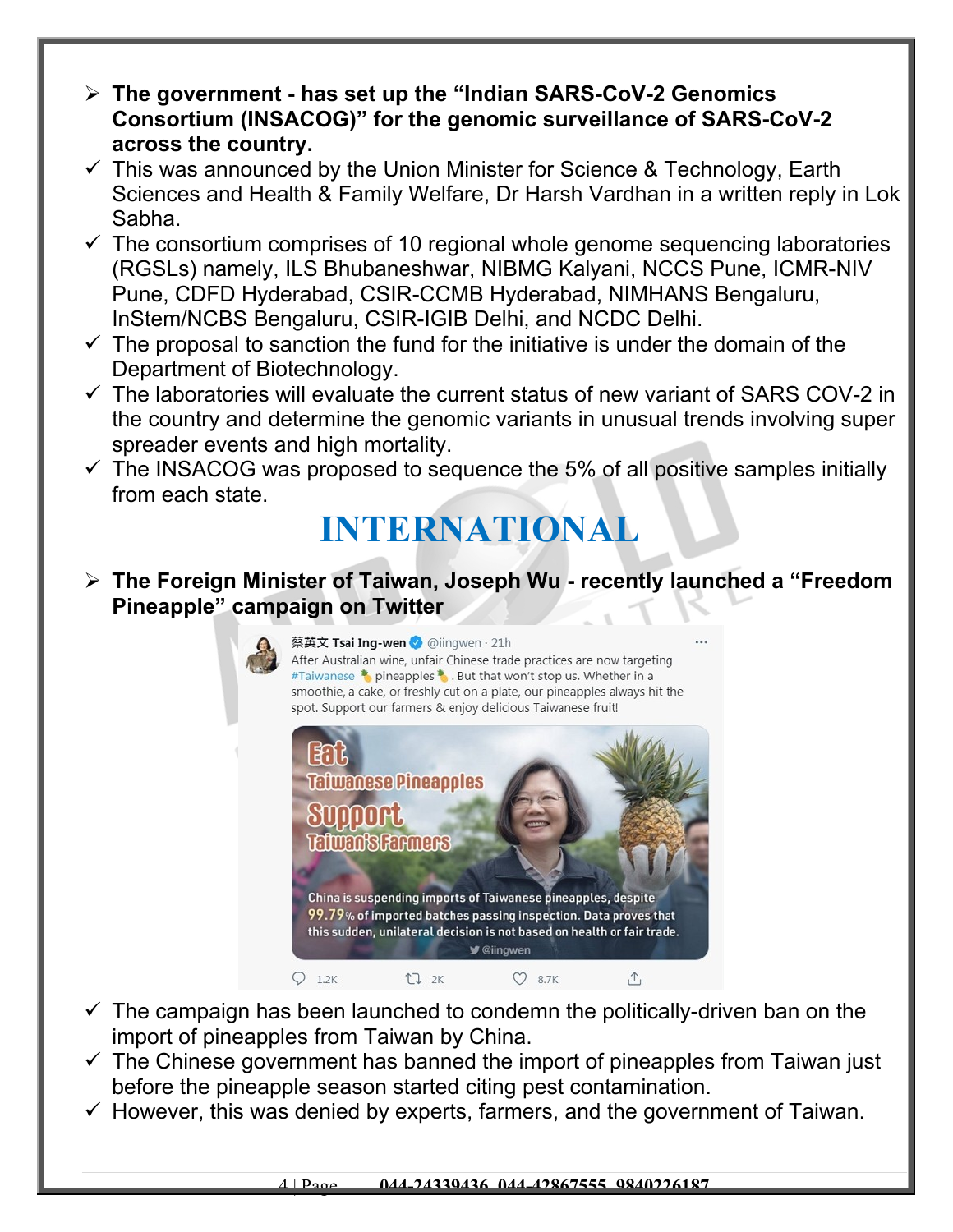- $\checkmark$  Following the ban, the Taiwanese government had asked its citizens and other diplomatic allies to increase their pineapple consumption.
- $\checkmark$  The government has also promised to provide financial assistance to any farmers who undergo losses because of the ban.
- $\checkmark$  The President of Taiwan, Tsai Ing-wen, has also launched a social media campaign named "Eat Taiwan's pineapples until you burst" to increase the local consumption of pineapples.

# **SCIENCE, TECHNOLOGY & ENVIRONMENT**

- **2001 FO32, the largest asteroid to pass by Earth this year will fly closest to Earth on March 21**
- $\checkmark$  The largest rock, which was discovered in March 2001, will swing by the Earth at about 124,000 kilometres per hour (77,000 miles per hour)
- $\checkmark$  According to NASA, the asteroid, which is 900 meters in diameters, pose no threat to the Earth, even though it is still classified as a "potentially hazardous asteroid."
- $\checkmark$  The nearest the rock will get is 1.23 million kilometres, which is almost five times the distance between Moon and Earth.
- $\checkmark$  As per France's largest astronomy centre, Paris Observatory, the massive asteroid is expected to pass by Earth at around 9 pm IST on March 21, 2021
- $\checkmark$  According to NASA, the next time 2001 FO32 will come close to Earth by 2052.
- $\checkmark$  Sixty-six million years ago, an asteroid almost twice the diameter as the city of Paris crashed into Earth and destroyed 75% of life on the planet.

### **DEFENCE**

- **India has the fourth strongest military force in the world, while China's military is the strongest**
- $\checkmark$  This was revealed in a study released by defence website Military Direct.
- $\checkmark$  China scored 82 out of 100 points on the index.
- $\checkmark$  The USA is ranked in 2nd place with 74 points, followed by Russia with 69, India at 61 and France with 58 points
- $\checkmark$  As per the study, the "ultimate military strength index" was calculated after considering factors such as budget, inactive and active military personnel, total air, sea, land and nuclear resources, average salaries and weight of equipment.

### **SPORTS**

- **Coimbatore shooter P Shri Nivetha partnered with Manu Bhaker and Yashaswini to win the team gold in the women's 10m air pistol event at the ISSF World Cup in New Delhi on March 21.**
- $\checkmark$  This was Nivetha's maiden medal at a senior World Cup competition.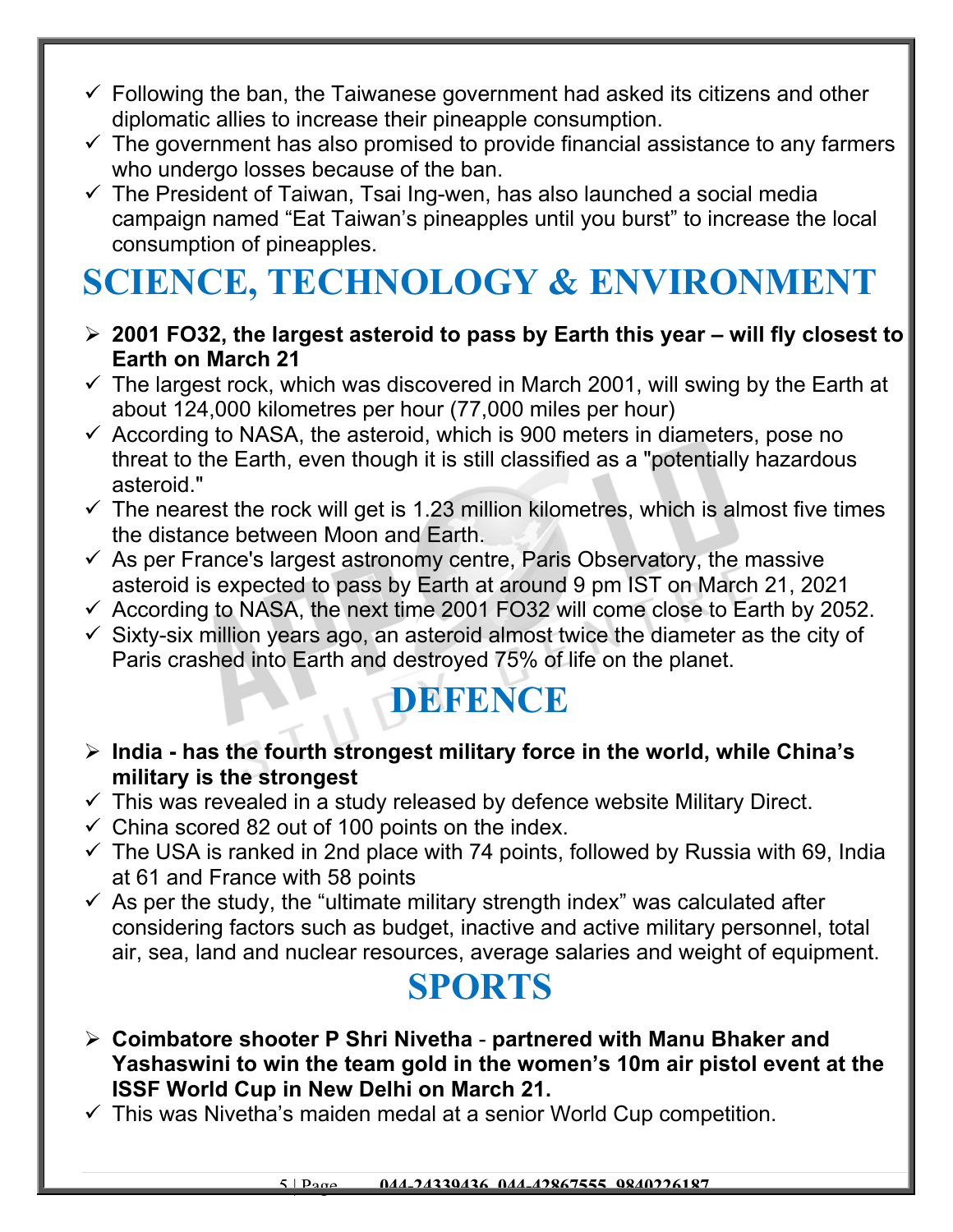$\checkmark$  The Indian team shot 16 points in the gold medal round to end way ahead of the Poland team that scored just 8 points.



- $\checkmark$  Shri Nivetha narrowly missed out on an individual medal in the women's 10m air pistol event on March 20 as she finished fourth.
- $\checkmark$  Earlier in the day, India's Aishwary Pratap Singh Tomar, Deepak Kumar and Pankaj Kumar combined to win the silver medal in the men's team air rifle event.
- $\checkmark$  The team events have been added for the first time in the rifle, pistol and shotgun category of the World Cup cycle.
- $\checkmark$  In the men's 10m air pistol team, India's Saurabh Chaudhary, Abhishek Verma and Shahzar Rizvi bagged gold, comfortably beating Vietnam in the final.
- $\checkmark$  Further, on March 21, Ganemat Singh Sekhon scripted history by clinching a firstever World Cup medal for India in women's skeet
- $\checkmark$  Ganemat won bronze in the six-woman final on the third competition day of the ISSF Combined shooting WC.
- $\checkmark$  The bronze was Ganemat's first senior World Cup medal and also her first senior final.
- $\checkmark$  A total of 294 shooters from as many as 53 countries are participating in the tournament, which is held at the Dr Karni Singh Shooting Range in New Delhi
- **England batsman Dawid Malan has surpassed Pakistan's Babar Azam to become the fastest batsman to score 1000 T20I runs.**



6 | Page **044-24339436, 044-42867555, 9840226187**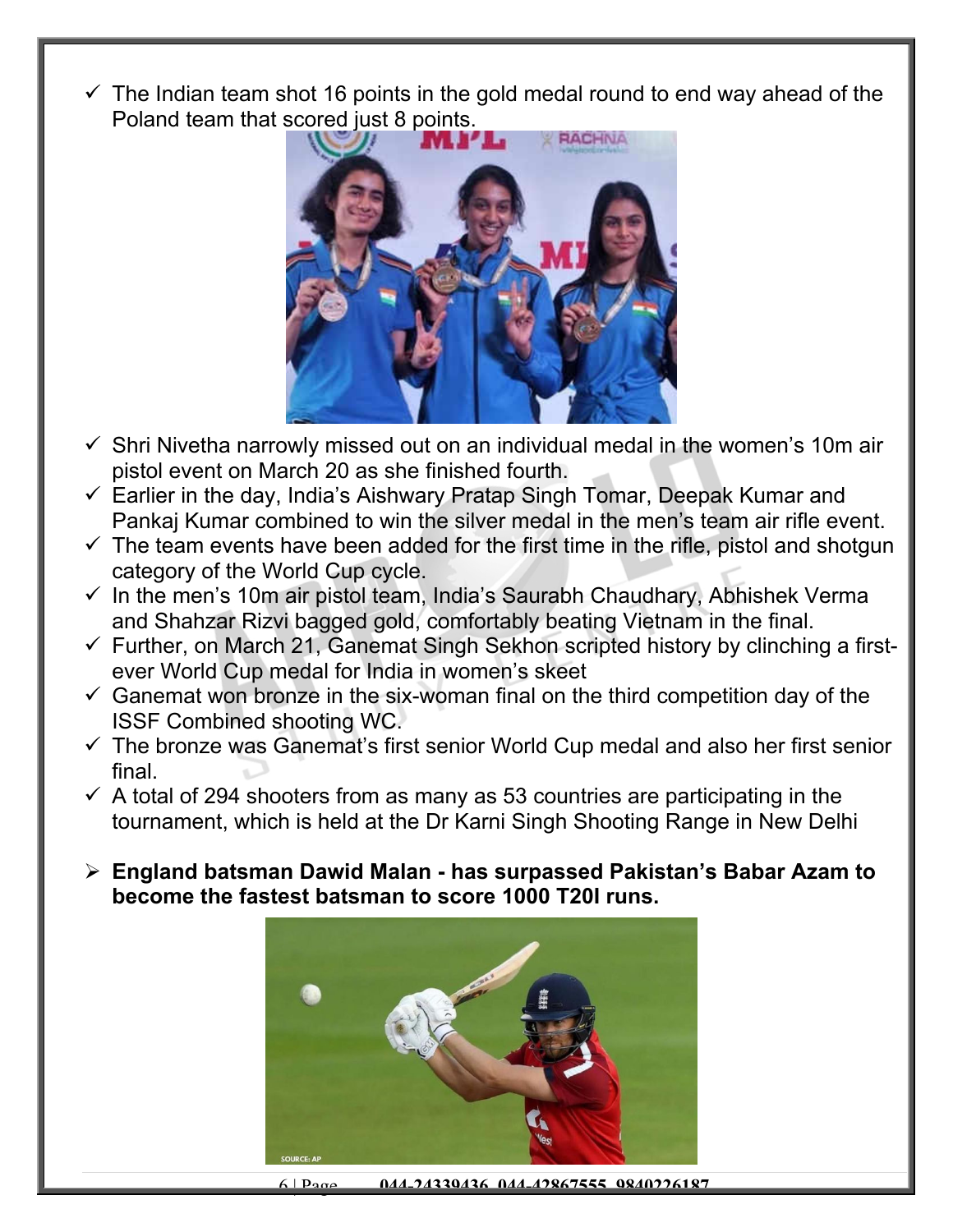- $\checkmark$  Malan touched the milestone figure on March 20 during the fifth T20I against India.
- $\checkmark$  He achieved the feat in his 24th innings, bettering Azam's record of 26 innings.
- $\checkmark$  India's Virat Kohli is at the third place after scoring 1000 T20I runs in 27 innings, followed by Australia's Aaron Finch (29) and KL Rahul (29).

 **India's P Iniyan – won silver in the open section of the 1st FIDE World University online blitz chess event**



- $\checkmark$  Armenian GM Haik Martirosyan won gold while Russia Mikhail Antipov bagged bronze.
- $\checkmark$  The results of the event, which concluded on March 18, was officially announced on March 21 after a fair play analysis conducted by the organisers.
- $\checkmark$  Grandmaster Iniyan, representing Bharathiar University, scored 8.5 points from 10 games to top his group and qualified for the final stage of the event.
- $\checkmark$  Iniyan is currently pursuing his BBA from PSG College in Coimbatore, affiliated to Bharathiar University.

## **INTERNATIONAL DAY**

#### **World Water Day – March 22**



 $\checkmark$  The celebration of the day aims to raise awareness about the dwindling resources of water and conserving it by sustained management of freshwater resources